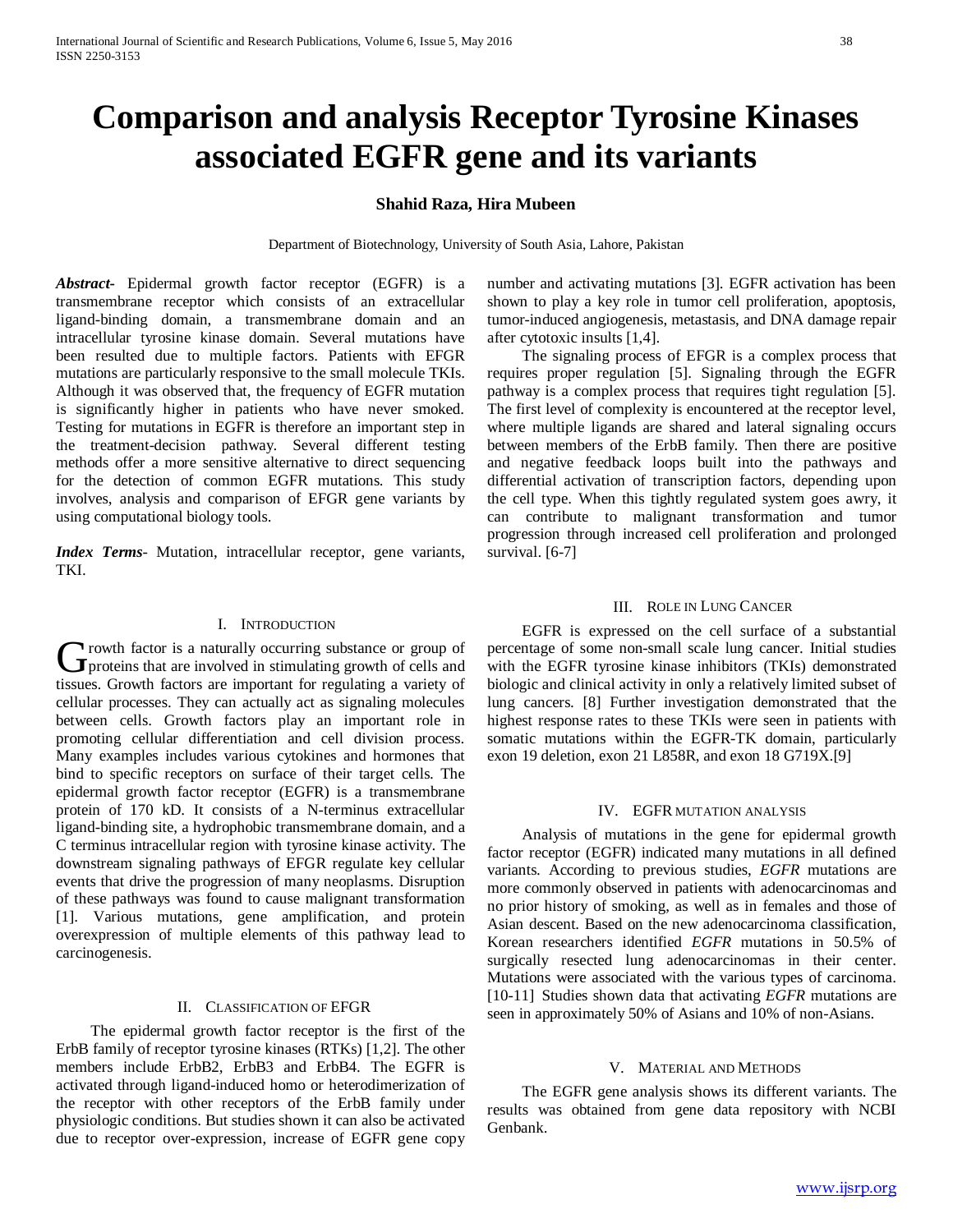International Journal of Scientific and Research Publications, Volume 6, Issue 5, May 2016 39 ISSN 2250-3153

## VI. MAP ANALYSIS

 Transcript maps were obtained through Ensemble software. http://asia.ensembl.org/Homo\_sapiens/Gene/Summary?g=ENSG 00000146648;r=7:55019021-55256620

# **Gene Orthologues**

 Gene orthologues was obtained from reported enteries in HGNC and NCBI gene records. [http://www.genenames.org/cgi](http://www.genenames.org/cgi-bin/hcop?species_a=9606&species_b=all&ortholog=all&column=symbol&Search=Search&query=EGFR)[bin/hcop?species\\_a=9606&species\\_b=all&ortholog=all&column](http://www.genenames.org/cgi-bin/hcop?species_a=9606&species_b=all&ortholog=all&column=symbol&Search=Search&query=EGFR) [=symbol&Search=Search&query=EGFR](http://www.genenames.org/cgi-bin/hcop?species_a=9606&species_b=all&ortholog=all&column=symbol&Search=Search&query=EGFR)

# **EFGR gene Mutation Analysis**

 Various mutations were found to be associated with EFGR gene. Analysis was done using COSMIC data repository. http://grch37-

cancer.sanger.ac.uk/cosmic/gene/analysis?ln=EGFR&ln1=EGFR

&start=1&end=1211&coords=bp%3AAA&sn=&ss=&hn=&sh= &sys=y&fathmm=PATHOGENIC&mut=deletion\_frameshift&id  $=150#$ 

# **Protein Expression Analysis**

Protein expression was analyzed from Ensemble software. **[http://asia.ensembl.org/Homo\\_sapiens/Location/View?r=7:55](http://asia.ensembl.org/Homo_sapiens/Location/View?r=7:55173990-55174001) [173990-55174001](http://asia.ensembl.org/Homo_sapiens/Location/View?r=7:55173990-55174001)**

# VII. RESULTS

### **EFGR Map**

Analysis of EFGR shown its location with range: Chromosome 7: 55,173,990-55,174,00. Below is the map with known assembly.



# **Fig: Shows Chromosome map of EFGR Human gene.**

# **EFGR Gene Orthologues**

The table below shows various EFGR gene orthologues different species.

| <b>Gene ID</b> | Gene        | <b>Description</b> | <b>Location</b> |
|----------------|-------------|--------------------|-----------------|
|                | <b>Name</b> |                    |                 |
| 1956           | <b>EGFR</b> | epidermal growth   | Chromosome 7    |
|                |             | factor<br>receptor |                 |
|                |             | (Homo sapiens      |                 |
| 13649          | Egfr        | epidermal growth   | Chromosome 11   |
|                |             | factor<br>receptor |                 |
|                |             | (Mus musculus)     |                 |
| 24329          | Egfr        | epidermal growth   | Chromosome 14   |
|                |             | factor<br>receptor |                 |
|                |             | [Rattus]           |                 |
|                |             | norvegicus]        |                 |

| 378478 | Egfr        | epidermal growth   | Chromosome 2 |
|--------|-------------|--------------------|--------------|
|        |             | factor receptor a  |              |
|        |             | (erythroblastic    |              |
|        |             | leukemia viral (v- |              |
|        |             | erb-b) oncogene    |              |
|        |             | homolog            |              |
| 396494 | <b>EGFR</b> | epidermal growth   | Chromosome 2 |
|        |             | factor<br>receptor |              |
|        |             | [Gallus]<br>gallus |              |
|        |             | (chicken)]         |              |
|        |             |                    |              |

# **Mutations/Substitutions**

 The mutation analysis shown various substitutions. The figure below indicates the starting position from 898 and ending position as 1211.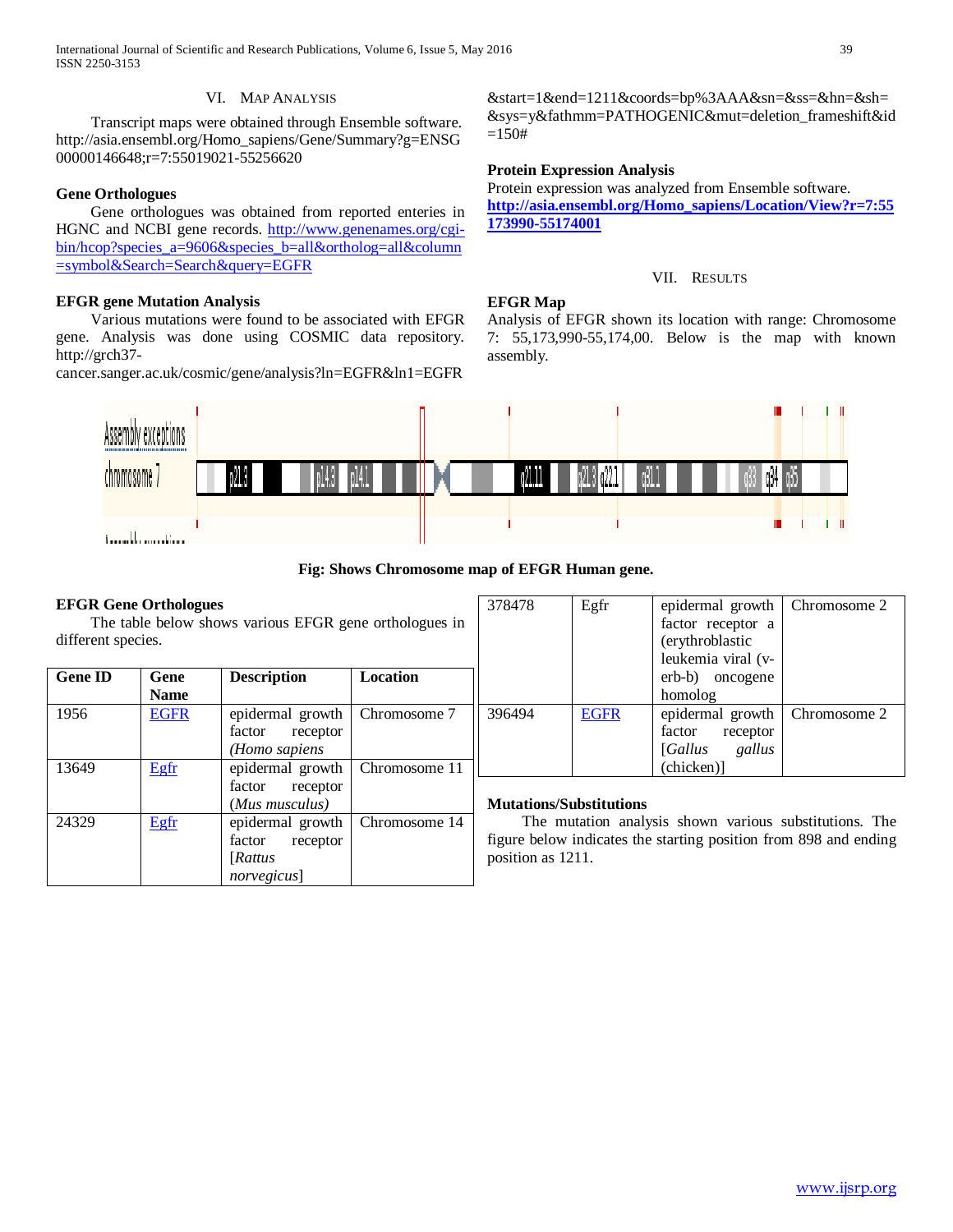

# VIII. EXPRESSION ANALYSIS

 Expression studies shown various coding regions of EFGR protein with all its variants.



**Fig: Shows Protein coding regions of EFGR gene.**

# IX. DISCUSSION

 Growth Factor is a protein molecule which functions to regulate various cellular processes. Growth factors can also be produced by genetic engineering in the laboratory and used in biological therapy. They bind to receptors on the cell surface, with the result of activating cellular proliferation and differentiation. They can help to promote cell growth. EGFR